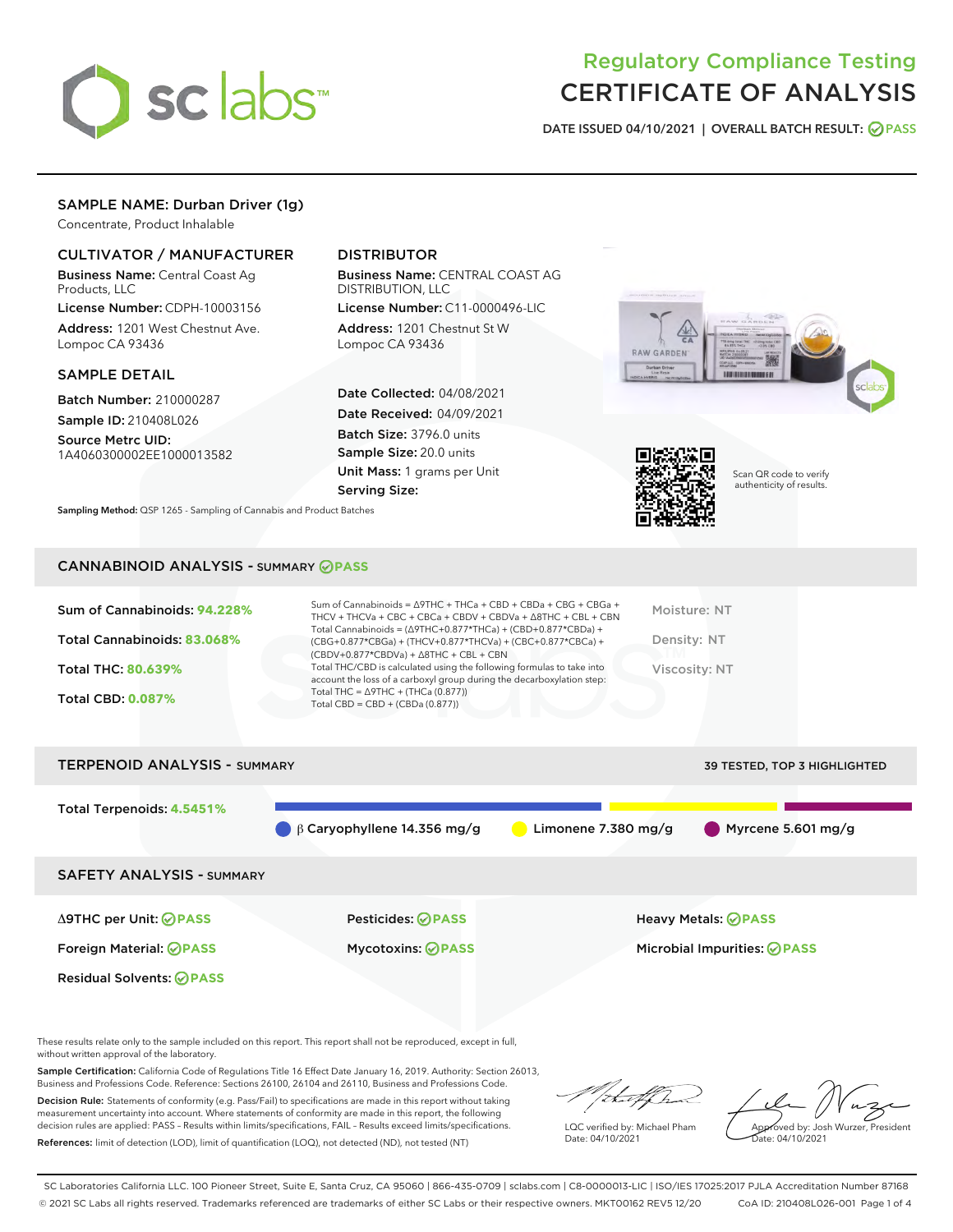



DURBAN DRIVER (1G) | DATE ISSUED 04/10/2021 | OVERALL BATCH RESULT: **⊘** PASS

## CANNABINOID TEST RESULTS - 04/09/2021 2 PASS

Tested by high-performance liquid chromatography with diode-array detection (HPLC-DAD). **Method:** QSP 1157 - Analysis of Cannabinoids by HPLC-DAD

#### TOTAL CANNABINOIDS: **83.068%**

Total Cannabinoids (Total THC) + (Total CBD) + (Total CBG) + (Total THCV) + (Total CBC) + (Total CBDV) + ∆8THC + CBL + CBN

TOTAL THC: **80.639%** Total THC (∆9THC+0.877\*THCa)

TOTAL CBD: **0.087%**

Total CBD (CBD+0.877\*CBDa)

TOTAL CBG: 1.18% Total CBG (CBG+0.877\*CBGa) TOTAL THCV: 0.624%

Total THCV (THCV+0.877\*THCVa)

TOTAL CBC: 0.538% Total CBC (CBC+0.877\*CBCa)

TOTAL CBDV: ND Total CBDV (CBDV+0.877\*CBDVa)

| <b>COMPOUND</b> | LOD/LOQ<br>(mg/g)          | <b>MEASUREMENT</b><br><b>UNCERTAINTY</b><br>(mg/g) | <b>RESULT</b><br>(mg/g) | <b>RESULT</b><br>(%) |
|-----------------|----------------------------|----------------------------------------------------|-------------------------|----------------------|
| <b>THCa</b>     | 0.05/0.14                  | ±22.654                                            | 881.49                  | 88.149               |
| <b>A9THC</b>    | 0.06 / 0.26                | ±1.146                                             | 33.32                   | 3.332                |
| <b>CBGa</b>     | 0.1/0.2                    | ±0.60                                              | 11.5                    | 1.15                 |
| <b>THCVa</b>    | 0.07 / 0.20                | ±0.340                                             | 7.12                    | 0.712                |
| <b>CBCa</b>     | 0.07/0.28                  | ±0.300                                             | 6.13                    | 0.613                |
| <b>CBG</b>      | 0.06/0.19                  | ±0.068                                             | 1.73                    | 0.173                |
| <b>CBDa</b>     | 0.02/0.19                  | ±0.029                                             | 0.99                    | 0.099                |
| A8THC           | 0.1/0.4                    | N/A                                                | <b>ND</b>               | <b>ND</b>            |
| <b>THCV</b>     | 0.1/0.2                    | N/A                                                | <b>ND</b>               | <b>ND</b>            |
| <b>CBD</b>      | 0.07/0.29                  | N/A                                                | <b>ND</b>               | <b>ND</b>            |
| <b>CBDV</b>     | 0.04 / 0.15                | N/A                                                | <b>ND</b>               | <b>ND</b>            |
| <b>CBDVa</b>    | 0.03/0.53                  | N/A                                                | <b>ND</b>               | <b>ND</b>            |
| <b>CBL</b>      | 0.06 / 0.24                | N/A                                                | <b>ND</b>               | <b>ND</b>            |
| <b>CBN</b>      | 0.1/0.3                    | N/A                                                | <b>ND</b>               | <b>ND</b>            |
| <b>CBC</b>      | 0.2 / 0.5                  | N/A                                                | <b>ND</b>               | <b>ND</b>            |
|                 | <b>SUM OF CANNABINOIDS</b> |                                                    | 942.28 mg/g             | 94.228%              |

#### **UNIT MASS: 1 grams per Unit**

| ∆9THC per Unit                        | 1120 per-package limit     | 33.32 mg/unit<br><b>PASS</b> |  |
|---------------------------------------|----------------------------|------------------------------|--|
| <b>Total THC per Unit</b>             |                            | 806.39 mg/unit               |  |
| <b>CBD per Unit</b>                   |                            | <b>ND</b>                    |  |
| <b>Total CBD per Unit</b>             |                            | $0.87$ mg/unit               |  |
| Sum of Cannabinoids<br>per Unit       |                            | 942.28 mg/unit               |  |
| <b>Total Cannabinoids</b><br>per Unit |                            | 830.68 mg/unit               |  |
| <b>MOISTURE TEST RESULT</b>           | <b>DENSITY TEST RESULT</b> | <b>VISCOSITY TEST RESULT</b> |  |

Not Tested

Not Tested

Not Tested

#### TERPENOID TEST RESULTS - 04/10/2021

Terpene analysis utilizing gas chromatography-flame ionization detection (GC-FID). **Method:** QSP 1192 - Analysis of Terpenoids by GC-FID

| <b>COMPOUND</b>         | LOD/LOQ<br>(mg/g) | <b>MEASUREMENT</b><br><b>UNCERTAINTY</b><br>(mg/g) | <b>RESULT</b><br>(mg/g)                         | <b>RESULT</b><br>(%) |
|-------------------------|-------------------|----------------------------------------------------|-------------------------------------------------|----------------------|
| $\beta$ Caryophyllene   | 0.004 / 0.012     | ±0.5111                                            | 14.356                                          | 1.4356               |
| Limonene                | 0.005 / 0.016     | ±0.1055                                            | 7.380                                           | 0.7380               |
| <b>Myrcene</b>          | 0.008 / 0.025     | ±0.0723                                            | 5.601                                           | 0.5601               |
| $\alpha$ Humulene       | 0.009 / 0.029     | ±0.1708                                            | 5.320                                           | 0.5320               |
| Linalool                | 0.009 / 0.032     | ±0.0835                                            | 2.198                                           | 0.2198               |
| trans-ß-Farnesene       | 0.008 / 0.025     | ±0.0709                                            | 1.998                                           | 0.1998               |
| $\alpha$ Bisabolol      | 0.008 / 0.026     | ±0.0726                                            | 1.360                                           | 0.1360               |
| Terpinolene             | 0.008 / 0.026     | ±0.0231                                            | 1.129                                           | 0.1129               |
| Ocimene                 | 0.011 / 0.038     | ±0.0329                                            | 1.024                                           | 0.1024               |
| $\beta$ Pinene          | 0.004 / 0.014     | ±0.0101                                            | 0.882                                           | 0.0882               |
| Nerolidol               | 0.009 / 0.028     | ±0.0527                                            | 0.838                                           | 0.0838               |
| Fenchol                 | 0.010 / 0.034     | ±0.0309                                            | 0.799                                           | 0.0799               |
| Terpineol               | 0.016 / 0.055     | ±0.0432                                            | 0.704                                           | 0.0704               |
| $\alpha$ Pinene         | 0.005 / 0.017     | ±0.0058                                            | 0.678                                           | 0.0678               |
| Caryophyllene<br>Oxide  | 0.010 / 0.033     | ±0.0113                                            | 0.245                                           | 0.0245               |
| Valencene               | 0.009 / 0.030     | ±0.0154                                            | 0.223                                           | 0.0223               |
| <b>Borneol</b>          | 0.005 / 0.016     | ±0.0079                                            | 0.188                                           | 0.0188               |
| Citronellol             | 0.003 / 0.010     | ±0.0061                                            | 0.126                                           | 0.0126               |
| Guaiol                  | 0.009 / 0.030     | ±0.0050                                            | 0.105                                           | 0.0105               |
| Camphene                | 0.005 / 0.015     | ±0.0009                                            | 0.079                                           | 0.0079               |
| Fenchone                | 0.009 / 0.028     | ±0.0016                                            | 0.054                                           | 0.0054               |
| Sabinene Hydrate        | 0.006 / 0.022     | ±0.0015                                            | 0.038                                           | 0.0038               |
| $\gamma$ Terpinene      | 0.006 / 0.018     | ±0.0005                                            | 0.030                                           | 0.0030               |
| $\alpha$ Phellandrene   | 0.006 / 0.020     | ±0.0004                                            | 0.027                                           | 0.0027               |
| $\alpha$ Terpinene      | 0.005 / 0.017     | ±0.0004                                            | 0.027                                           | 0.0027               |
| Eucalyptol              | 0.006 / 0.018     | ±0.0007                                            | 0.026                                           | 0.0026               |
| Sabinene                | 0.004 / 0.014     | ±0.0002                                            | 0.016                                           | 0.0016               |
| 3 Carene                | 0.005 / 0.018     | N/A                                                | <loq< th=""><th><loq< th=""></loq<></th></loq<> | <loq< th=""></loq<>  |
| Nerol                   | 0.003 / 0.011     | N/A                                                | <loq< th=""><th><loq< th=""></loq<></th></loq<> | <loq< th=""></loq<>  |
| p-Cymene                | 0.005 / 0.016     | N/A                                                | <b>ND</b>                                       | <b>ND</b>            |
| (-)-Isopulegol          | 0.005 / 0.016     | N/A                                                | ND                                              | ND                   |
| Camphor                 | 0.006 / 0.019     | N/A                                                | ND                                              | ND                   |
| Isoborneol              | 0.004 / 0.012     | N/A                                                | <b>ND</b>                                       | ND                   |
| Menthol                 | 0.008 / 0.025     | N/A                                                | <b>ND</b>                                       | <b>ND</b>            |
| R-(+)-Pulegone          | 0.003 / 0.011     | N/A                                                | ND                                              | ND                   |
| Geraniol                | 0.002 / 0.007     | N/A                                                | ND                                              | ND                   |
| <b>Geranyl Acetate</b>  | 0.004 / 0.014     | N/A                                                | <b>ND</b>                                       | <b>ND</b>            |
| $\alpha$ Cedrene        | 0.005 / 0.016     | N/A                                                | ND                                              | ND                   |
| Cedrol                  | 0.008 / 0.027     | N/A                                                | <b>ND</b>                                       | ND                   |
| <b>TOTAL TERPENOIDS</b> |                   |                                                    | 45.451 mg/g                                     | 4.5451%              |

SC Laboratories California LLC. 100 Pioneer Street, Suite E, Santa Cruz, CA 95060 | 866-435-0709 | sclabs.com | C8-0000013-LIC | ISO/IES 17025:2017 PJLA Accreditation Number 87168 © 2021 SC Labs all rights reserved. Trademarks referenced are trademarks of either SC Labs or their respective owners. MKT00162 REV5 12/20 CoA ID: 210408L026-001 Page 2 of 4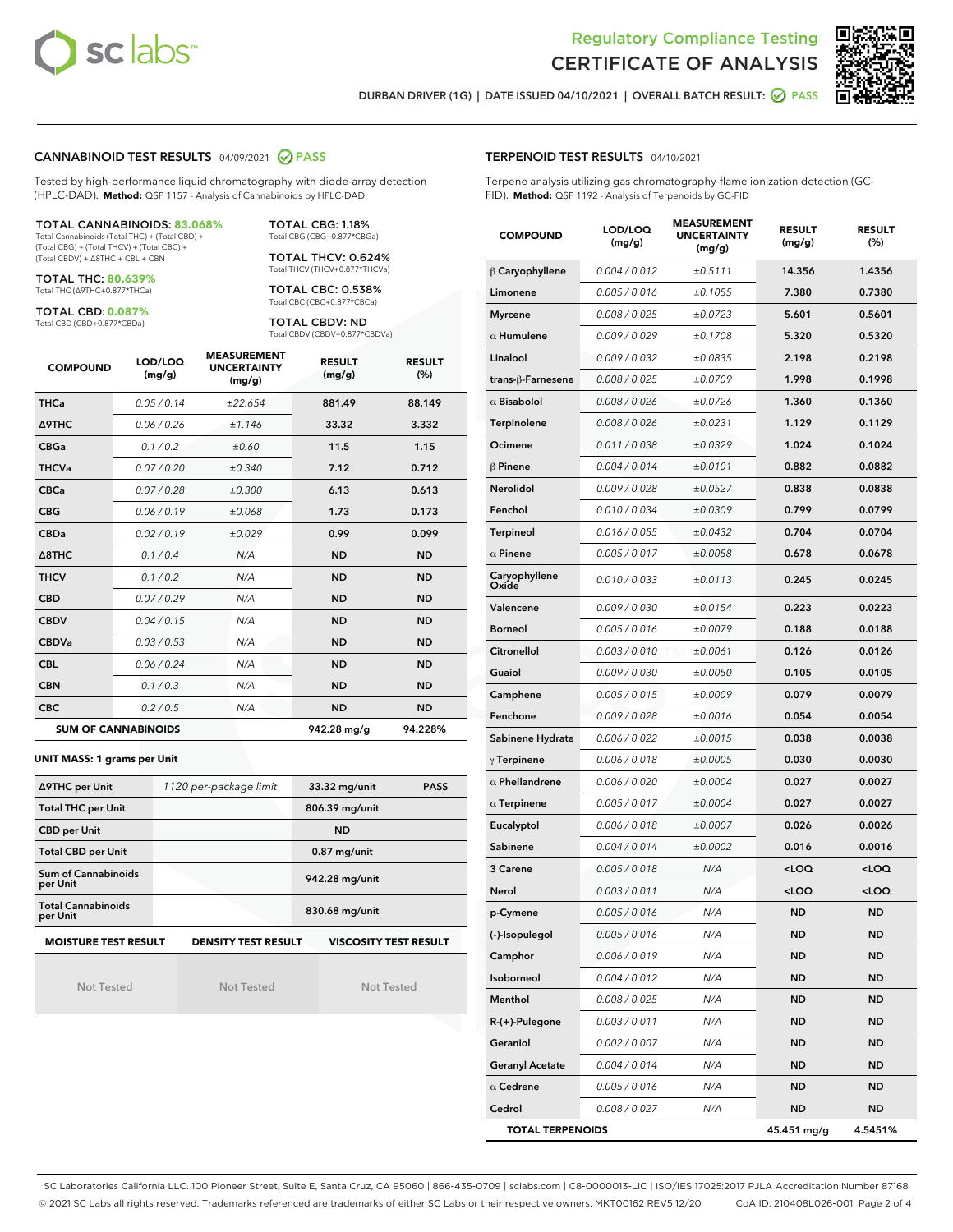



DURBAN DRIVER (1G) | DATE ISSUED 04/10/2021 | OVERALL BATCH RESULT: ● PASS

## CATEGORY 1 PESTICIDE TEST RESULTS - 04/10/2021 @ PASS

Pesticide and plant growth regulator analysis utilizing high-performance liquid chromatography-mass spectrometry (HPLC-MS) or gas chromatography-mass spectrometry (GC-MS). \*GC-MS utilized where indicated. **Method:** QSP 1212 - Analysis of Pesticides and Mycotoxins by LC-MS or QSP 1213 - Analysis of Pesticides by GC-MS

| <b>COMPOUND</b>             | LOD/LOQ<br>$(\mu g/g)$ | <b>ACTION</b><br>LIMIT<br>$(\mu g/g)$ | <b>MEASUREMENT</b><br><b>UNCERTAINTY</b><br>$(\mu g/g)$ | <b>RESULT</b><br>$(\mu g/g)$ | <b>RESULT</b> |
|-----------------------------|------------------------|---------------------------------------|---------------------------------------------------------|------------------------------|---------------|
| Aldicarb                    | 0.03/0.08              | $>$ LOD                               | N/A                                                     | <b>ND</b>                    | <b>PASS</b>   |
| Carbofuran                  | 0.02/0.05              | $>$ LOD                               | N/A                                                     | <b>ND</b>                    | <b>PASS</b>   |
| Chlordane*                  | 0.03 / 0.08            | $\ge$ LOD                             | N/A                                                     | <b>ND</b>                    | <b>PASS</b>   |
| Chlorfenapyr*               | 0.03/0.10              | $\ge$ LOD                             | N/A                                                     | <b>ND</b>                    | <b>PASS</b>   |
| Chlorpyrifos                | 0.02 / 0.06            | $\ge$ LOD                             | N/A                                                     | <b>ND</b>                    | <b>PASS</b>   |
| Coumaphos                   | 0.02 / 0.07            | $\ge$ LOD                             | N/A                                                     | <b>ND</b>                    | <b>PASS</b>   |
| Daminozide                  | 0.02/0.07              | $>$ LOD                               | N/A                                                     | <b>ND</b>                    | <b>PASS</b>   |
| <b>DDVP</b><br>(Dichlorvos) | 0.03/0.09              | $\ge$ LOD                             | N/A                                                     | <b>ND</b>                    | <b>PASS</b>   |
| <b>Dimethoate</b>           | 0.03 / 0.08            | $\ge$ LOD                             | N/A                                                     | <b>ND</b>                    | <b>PASS</b>   |
| Ethoprop(hos)               | 0.03/0.10              | $\ge$ LOD                             | N/A                                                     | <b>ND</b>                    | <b>PASS</b>   |
| Etofenprox                  | 0.02/0.06              | $>$ LOD                               | N/A                                                     | <b>ND</b>                    | <b>PASS</b>   |
| Fenoxycarb                  | 0.03 / 0.08            | $\ge$ LOD                             | N/A                                                     | <b>ND</b>                    | <b>PASS</b>   |
| Fipronil                    | 0.03 / 0.08            | $\ge$ LOD                             | N/A                                                     | <b>ND</b>                    | <b>PASS</b>   |
| Imazalil                    | 0.02 / 0.06            | $\ge$ LOD                             | N/A                                                     | <b>ND</b>                    | <b>PASS</b>   |
| <b>Methiocarb</b>           | 0.02 / 0.07            | $\ge$ LOD                             | N/A                                                     | <b>ND</b>                    | <b>PASS</b>   |
| Methyl<br>parathion         | 0.03/0.10              | $\ge$ LOD                             | N/A                                                     | <b>ND</b>                    | <b>PASS</b>   |
| <b>Mevinphos</b>            | 0.03/0.09              | $>$ LOD                               | N/A                                                     | <b>ND</b>                    | <b>PASS</b>   |
| Paclobutrazol               | 0.02 / 0.05            | $\ge$ LOD                             | N/A                                                     | <b>ND</b>                    | <b>PASS</b>   |
| Propoxur                    | 0.03/0.09              | $\ge$ LOD                             | N/A                                                     | <b>ND</b>                    | <b>PASS</b>   |
| Spiroxamine                 | 0.03 / 0.08            | $\ge$ LOD                             | N/A                                                     | <b>ND</b>                    | <b>PASS</b>   |
| <b>Thiacloprid</b>          | 0.03/0.10              | $\ge$ LOD                             | N/A                                                     | <b>ND</b>                    | <b>PASS</b>   |
|                             |                        |                                       |                                                         |                              |               |

## CATEGORY 2 PESTICIDE TEST RESULTS - 04/10/2021 @ PASS

| <b>COMPOUND</b>   | LOD/LOQ<br>$(\mu g/g)$ | <b>ACTION</b><br><b>LIMIT</b><br>$(\mu g/g)$ | <b>MEASUREMENT</b><br><b>UNCERTAINTY</b><br>$(\mu g/g)$ | <b>RESULT</b><br>$(\mu g/g)$ | <b>RESULT</b> |
|-------------------|------------------------|----------------------------------------------|---------------------------------------------------------|------------------------------|---------------|
| Abamectin         | 0.03/0.10              | 0.1                                          | N/A                                                     | <b>ND</b>                    | <b>PASS</b>   |
| Acephate          | 0.02/0.07              | 0.1                                          | N/A                                                     | <b>ND</b>                    | <b>PASS</b>   |
| Acequinocyl       | 0.02/0.07              | 0.1                                          | N/A                                                     | <b>ND</b>                    | <b>PASS</b>   |
| Acetamiprid       | 0.02/0.05              | 0.1                                          | N/A                                                     | <b>ND</b>                    | <b>PASS</b>   |
| Azoxystrobin      | 0.02/0.07              | 0.1                                          | N/A                                                     | <b>ND</b>                    | <b>PASS</b>   |
| <b>Bifenazate</b> | 0.01/0.04              | 0.1                                          | N/A                                                     | <b>ND</b>                    | <b>PASS</b>   |
| <b>Bifenthrin</b> | 0.02/0.05              | 3                                            | N/A                                                     | <b>ND</b>                    | <b>PASS</b>   |
| <b>Boscalid</b>   | 0.03/0.09              | 0.1                                          | N/A                                                     | <b>ND</b>                    | <b>PASS</b>   |

## CATEGORY 2 PESTICIDE TEST RESULTS - 04/10/2021 continued

| <b>COMPOUND</b>               | <b>LOD/LOQ</b><br>$(\mu g/g)$ | <b>ACTION</b><br><b>LIMIT</b><br>(µg/g) | <b>MEASUREMENT</b><br><b>UNCERTAINTY</b><br>(µg/g) | <b>RESULT</b><br>(µg/g) | <b>RESULT</b> |
|-------------------------------|-------------------------------|-----------------------------------------|----------------------------------------------------|-------------------------|---------------|
| Captan                        | 0.19/0.57                     | 0.7                                     | N/A                                                | ND                      | <b>PASS</b>   |
| Carbaryl                      | 0.02 / 0.06                   | 0.5                                     | N/A                                                | ND                      | <b>PASS</b>   |
| Chlorantranilip-<br>role      | 0.04 / 0.12                   | 10                                      | N/A                                                | ND                      | <b>PASS</b>   |
| Clofentezine                  | 0.03/0.09                     | 0.1                                     | N/A                                                | <b>ND</b>               | <b>PASS</b>   |
| Cyfluthrin                    | 0.12 / 0.38                   | $\overline{2}$                          | N/A                                                | ND                      | <b>PASS</b>   |
| Cypermethrin                  | 0.11/0.32                     | $\mathbf{1}$                            | N/A                                                | ND                      | <b>PASS</b>   |
| <b>Diazinon</b>               | 0.02 / 0.05                   | 0.1                                     | N/A                                                | ND                      | <b>PASS</b>   |
| Dimethomorph                  | 0.03 / 0.09                   | 2                                       | N/A                                                | ND                      | <b>PASS</b>   |
| Etoxazole                     | 0.02 / 0.06                   | 0.1                                     | N/A                                                | ND                      | <b>PASS</b>   |
| Fenhexamid                    | 0.03 / 0.09                   | 0.1                                     | N/A                                                | ND                      | <b>PASS</b>   |
| Fenpyroximate                 | 0.02 / 0.06                   | 0.1                                     | N/A                                                | ND                      | <b>PASS</b>   |
| Flonicamid                    | 0.03 / 0.10                   | 0.1                                     | N/A                                                | ND                      | <b>PASS</b>   |
| Fludioxonil                   | 0.03/0.10                     | 0.1                                     | N/A                                                | ND                      | <b>PASS</b>   |
| Hexythiazox                   | 0.02 / 0.07                   | 0.1                                     | N/A                                                | ND                      | <b>PASS</b>   |
| Imidacloprid                  | 0.04 / 0.11                   | 5                                       | N/A                                                | ND                      | <b>PASS</b>   |
| Kresoxim-methyl               | 0.02 / 0.07                   | 0.1                                     | N/A                                                | ND                      | <b>PASS</b>   |
| <b>Malathion</b>              | 0.03 / 0.09                   | 0.5                                     | N/A                                                | ND                      | <b>PASS</b>   |
| Metalaxyl                     | 0.02 / 0.07                   | 2                                       | N/A                                                | ND                      | <b>PASS</b>   |
| Methomyl                      | 0.03 / 0.10                   | 1                                       | N/A                                                | ND                      | <b>PASS</b>   |
| Myclobutanil                  | 0.03 / 0.09                   | 0.1                                     | N/A                                                | ND                      | <b>PASS</b>   |
| Naled                         | 0.02 / 0.07                   | 0.1                                     | N/A                                                | ND                      | <b>PASS</b>   |
| Oxamyl                        | 0.04 / 0.11                   | 0.5                                     | N/A                                                | ND                      | <b>PASS</b>   |
| Pentachloronitro-<br>benzene* | 0.03 / 0.09                   | 0.1                                     | N/A                                                | ND                      | PASS          |
| Permethrin                    | 0.04 / 0.12                   | 0.5                                     | N/A                                                | ND                      | <b>PASS</b>   |
| Phosmet                       | 0.03 / 0.10                   | 0.1                                     | N/A                                                | ND                      | <b>PASS</b>   |
| Piperonylbu-<br>toxide        | 0.02 / 0.07                   | 3                                       | N/A                                                | ND                      | <b>PASS</b>   |
| Prallethrin                   | 0.03 / 0.08                   | 0.1                                     | N/A                                                | ND                      | <b>PASS</b>   |
| Propiconazole                 | 0.02 / 0.07                   | 0.1                                     | N/A                                                | ND                      | <b>PASS</b>   |
| Pyrethrins                    | 0.04 / 0.12                   | 0.5                                     | N/A                                                | ND                      | PASS          |
| Pyridaben                     | 0.02 / 0.07                   | 0.1                                     | N/A                                                | ND                      | PASS          |
| Spinetoram                    | 0.02 / 0.07                   | 0.1                                     | N/A                                                | ND                      | <b>PASS</b>   |
| Spinosad                      | 0.02 / 0.07                   | 0.1                                     | N/A                                                | ND                      | <b>PASS</b>   |
| Spiromesifen                  | 0.02 / 0.05                   | 0.1                                     | N/A                                                | <b>ND</b>               | <b>PASS</b>   |
| Spirotetramat                 | 0.02 / 0.06                   | 0.1                                     | N/A                                                | <b>ND</b>               | <b>PASS</b>   |
| Tebuconazole                  | 0.02 / 0.07                   | 0.1                                     | N/A                                                | ND                      | <b>PASS</b>   |
| Thiamethoxam                  | 0.03 / 0.10                   | 5                                       | N/A                                                | ND                      | <b>PASS</b>   |
| Trifloxystrobin               | 0.03 / 0.08                   | 0.1                                     | N/A                                                | <b>ND</b>               | <b>PASS</b>   |